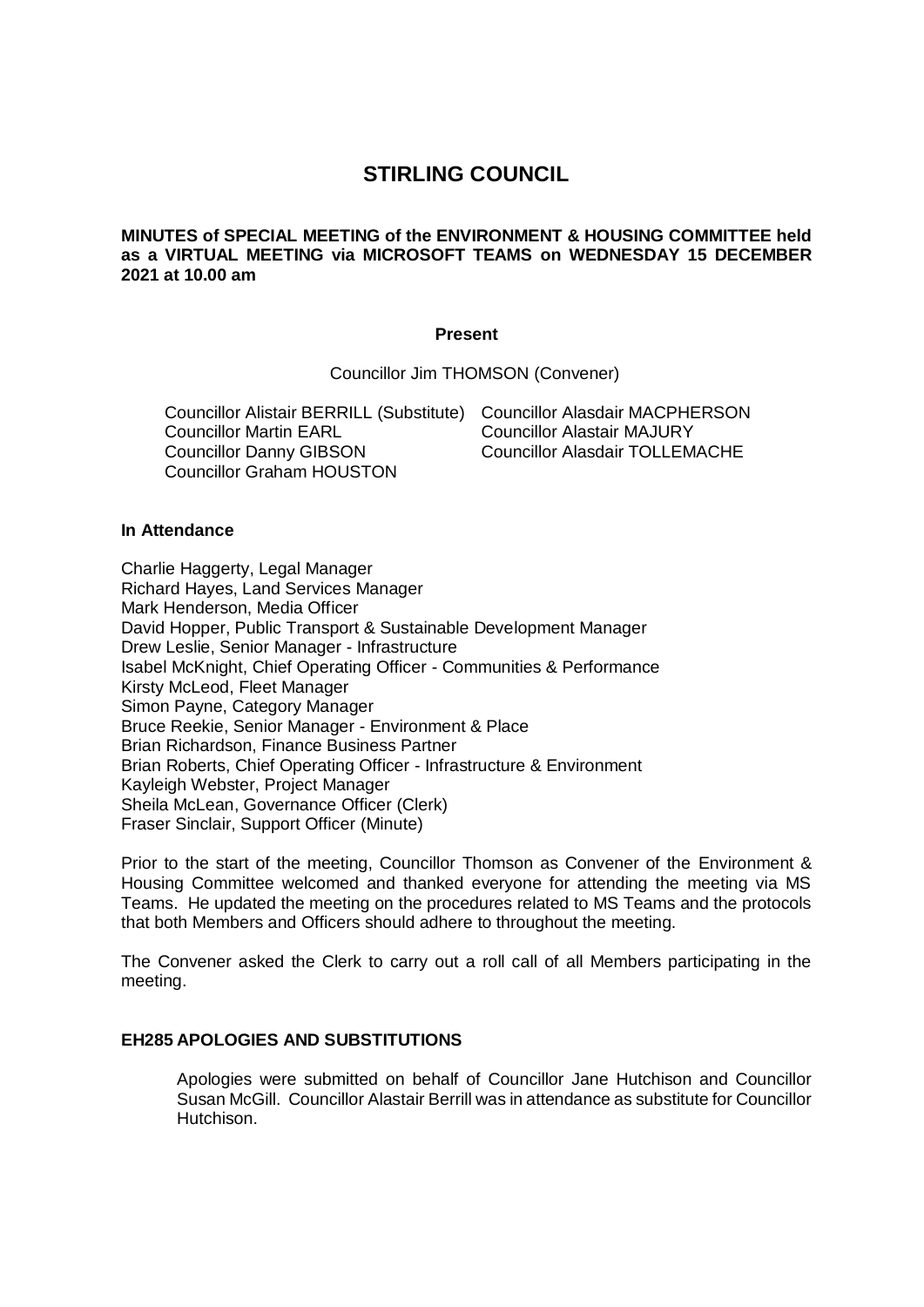# **EH286 DECLARATIONS OF INTEREST**

There were no declarations of interest.

# **EH287 CONSTRUCTION OF WALK, CYCLE, LIVE STIRLING TENDER ACCEPTANCE / CONTRACT AWARD**

The Service Manager introduced a report by the Senior Manager - Infrastructure, which presented the Walk, Cycle, Live Stirling (WCLS) Tender Acceptance/Contract Award for Committee approval.

A Member asked whether there was a maintenance budget in place for this construction project once implemented. The officer advised that discussions had taken place regarding the infrastructure of this project and ongoing maintenance budgets would need to be factored in for ongoing remedial works to the new cycle ways. The Chief Operating Officer – Infrastructure & Environment confirmed that this would be a part of the Council's budget, and would be adopted as a part of the overall road and footway network.

In response to question on future local projects, the Service Manager confirmed that a suite of prioritised projects was being developed and the service would engage with Elected Members.

The Service Manager confirmed that concerns of communities were being addressed and continued dialogue would take place with those affected.

In response to a question regarding the Dunblane cycle network, the Service Manager advised that procurement for the land was progressing and it was hoped that works would commence in 2024.

Members asked for details of the WCLS consultation while construction was taking place. The Service Manager confirmed that consultation had concluded, but the service would continue to engage with communities throughout the project.

# **Decision**

The Environment & Housing Committee agreed to:

- 1. approve the award of the Contract to the recommended supplier based on their offer being deemed the most economically advantageous tender following evaluation. Details of the recommended supplier and the tender offer were contained at Appendix 1 to the submitted Report; and
- 2. note that Stirling Council Roads & Land Operations would undertake the two further sections of construction under a separate work package valued at £1.2m.

(Reference: Report by Senior Manager – Infrastructure, dated 7 December 2021, submitted).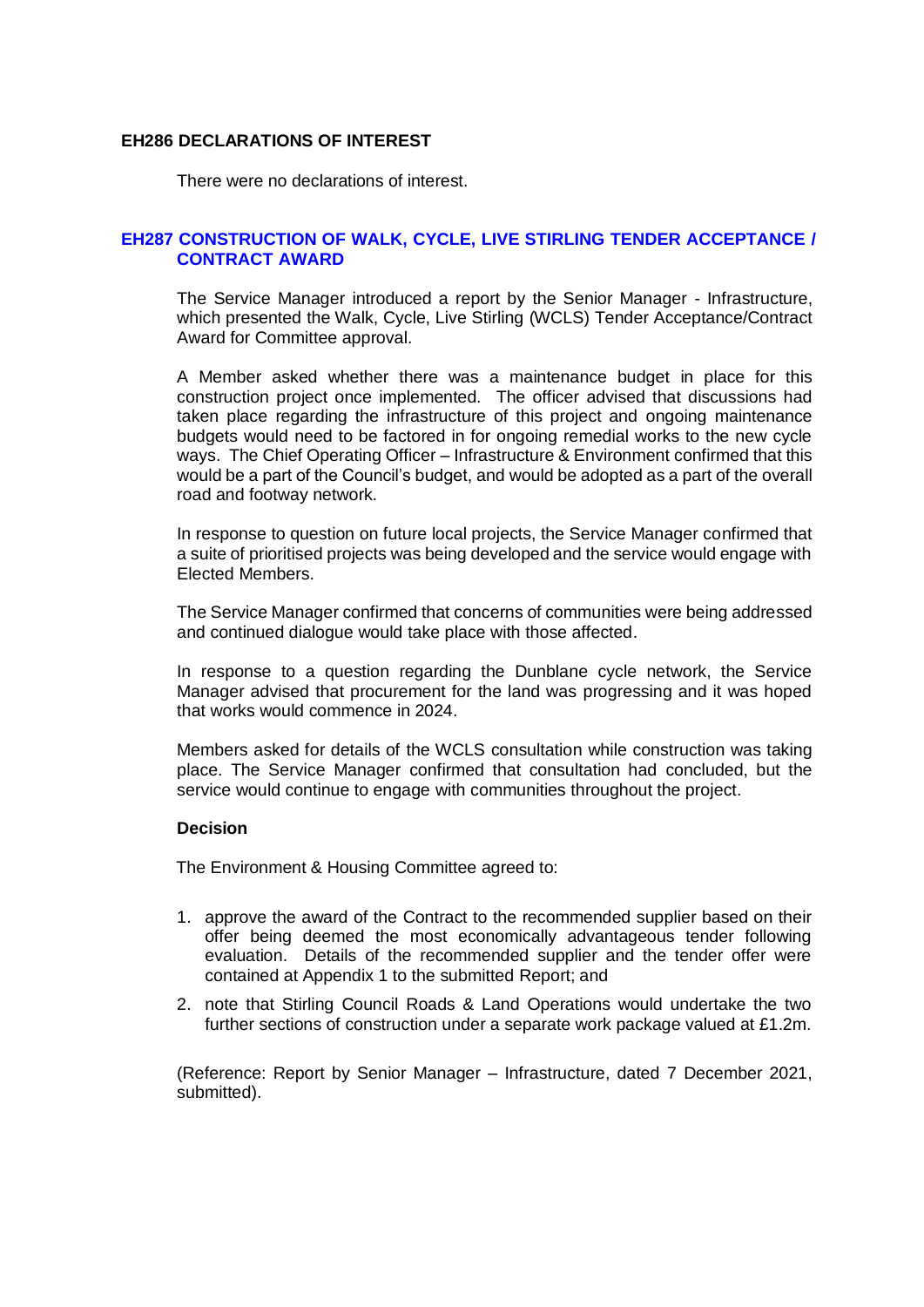# **EH288 REPLACEMENT OF REFUSE COLLECTION VEHICLES**

The Fleet Services Manager introduced a report by the Senior Manager – Environment & Place which sought Committee approval for the award of the contract for the supply of replacement refuse collection vehicles.

Committee was advised that the current contract had been extended to cover the lead-in period for the new refuse collection vehicles to be delivered to the Council.

Members sought an assurance that the vehicles being procured would meet areas of Stirling where routes and roadways had access restrictions. Officers advised that the service was comfortable with the balance of different sizes of vehicles.

The contract was a five year lease deal and viability of alternative electric fleet would be explored as supporting infrastructure was put in place over time. The service was in contact with other Local Authorities to look at hydrogen options and studies to see what could be implemented in the future.

In response to a question about the extension to the current contract and how the extension cost compared with the hire company costs, officers confirmed that the rates the Council currently paid would be the same rate with the hire company.

Committee noted the recent Scottish Government announcement regarding the Deposit Return Scheme which was due to go live in 2023. Officers confirmed that the service would engage with Elected Members on this issue in the future.

A Member sought assurance that the new fleet would have flexibility to cope with any future decision to change collection cycles. Officers confirmed that the proposals were designed around the existing refuse programme, but that if collection frequencies were to change, the service would look at retaining the vehicles as well as considering additional hires.

A Member indicated that he wished to ask questions on the Appendix, which contained exempt information.

At this point, the Committee resolved that under Section 50A (4) of the Local Government (Scotland) Act 1973, the public be excluded from the Meeting for the following item of business on the grounds that it involved the disclosure of exempt information as defined in Paragraph 8 of Part 1 of Schedule 7A of the Local Government (Scotland) Act 1973.

#### *Recording paused.*

Officers responded to a number of questions from Members regarding information contained within the Appendix.

# *Recording started.*

The meeting resumed in public session with the same Members present.